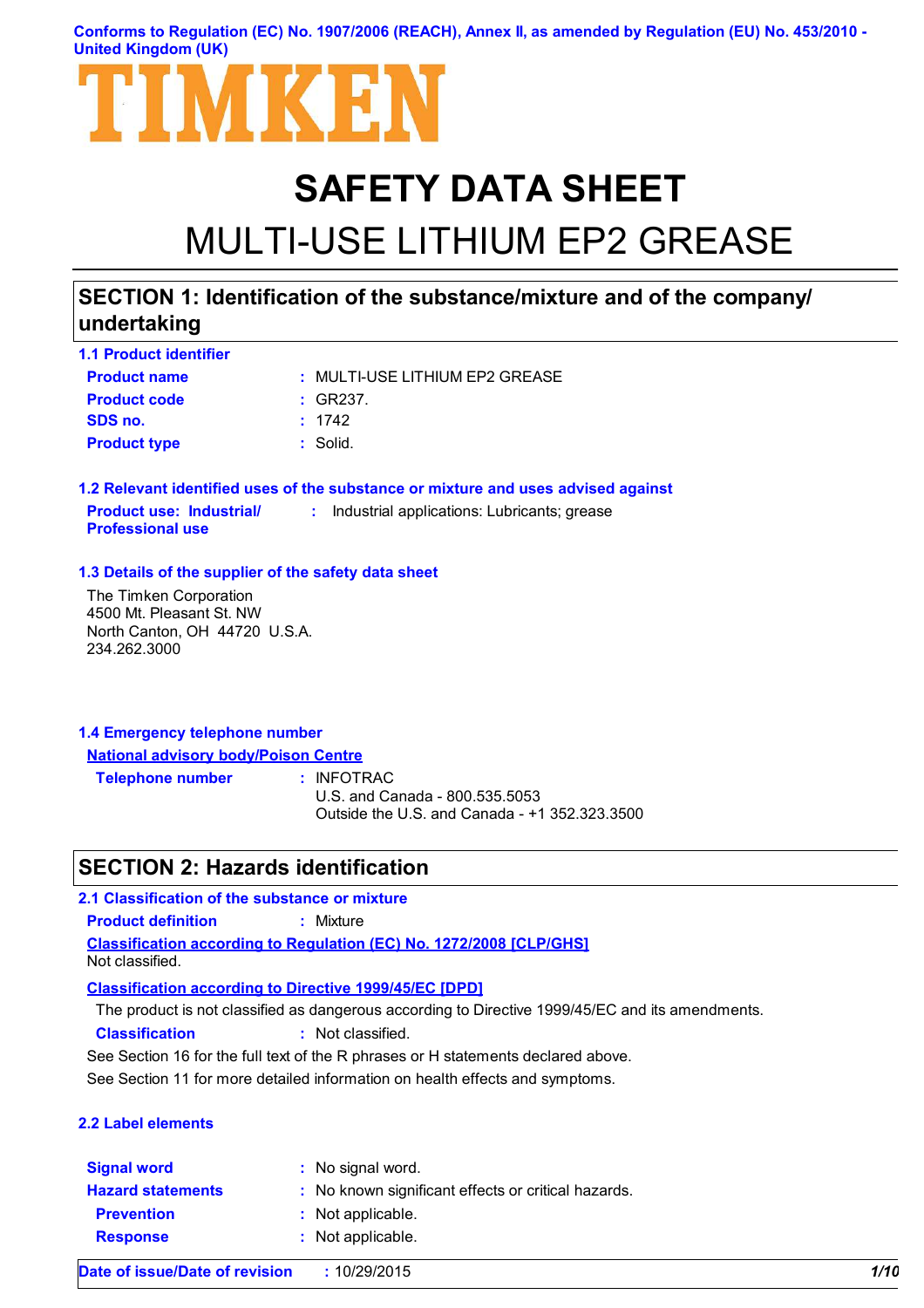### **SECTION 2: Hazards identification**

| <b>Storage</b>                                                                                                                                           | : Not applicable.     |
|----------------------------------------------------------------------------------------------------------------------------------------------------------|-----------------------|
| <b>Disposal</b>                                                                                                                                          | Not applicable.       |
| <b>Supplemental label</b><br>elements                                                                                                                    | Not applicable.       |
| <b>Annex XVII - Restrictions</b><br>on the manufacture,<br>placing on the market and<br>use of certain dangerous<br>substances, mixtures and<br>articles | Not applicable.       |
| <b>Special packaging requirements</b>                                                                                                                    |                       |
| <b>Containers to be fitted</b><br>with child-resistant<br>fastenings                                                                                     | Not applicable.       |
| Tactile warning of danger                                                                                                                                | Not applicable.<br>t. |
| 2.3 Other hazards                                                                                                                                        |                       |

**Other hazards which do : not result in classification** : None known.

### **SECTION 3: Composition/information on ingredients**

**Substance/mixture :** Mixture

There are no ingredients present which, within the current knowledge of the supplier and in the concentrations applicable, are classified as hazardous to health or the environment, are PBTs or vPvBs or have been assigned a workplace exposure limit and hence require reporting in this section.

Type

[1] Substance classified with a health or environmental hazard

[2] Substance with a workplace exposure limit

[3] Substance meets the criteria for PBT according to Regulation (EC) No. 1907/2006, Annex XIII

[4] Substance meets the criteria for vPvB according to Regulation (EC) No. 1907/2006, Annex XIII

[5] Substance of equivalent concern

### **SECTION 4: First aid measures**

| <b>4.1 Description of first aid measures</b> |                                                                                                                                                                                                                                                                                                                                                        |
|----------------------------------------------|--------------------------------------------------------------------------------------------------------------------------------------------------------------------------------------------------------------------------------------------------------------------------------------------------------------------------------------------------------|
| <b>Eye contact</b>                           | : Immediately flush eyes with plenty of water, occasionally lifting the upper and lower<br>eyelids. Check for and remove any contact lenses. Get medical attention if irritation<br>occurs.                                                                                                                                                            |
| <b>Inhalation</b>                            | : Remove victim to fresh air and keep at rest in a position comfortable for breathing.<br>Get medical attention if symptoms occur.                                                                                                                                                                                                                     |
| <b>Skin contact</b>                          | : Flush contaminated skin with plenty of water. Remove contaminated clothing and<br>shoes. Get medical attention if symptoms occur.                                                                                                                                                                                                                    |
| <b>Ingestion</b>                             | : Wash out mouth with water. Remove victim to fresh air and keep at rest in a position<br>comfortable for breathing. If material has been swallowed and the exposed person is<br>conscious, give small quantities of water to drink. Do not induce vomiting unless<br>directed to do so by medical personnel. Get medical attention if symptoms occur. |
| <b>Protection of first-aiders</b>            | : No action shall be taken involving any personal risk or without suitable training.                                                                                                                                                                                                                                                                   |

#### **4.2 Most important symptoms and effects, both acute and delayed**

| <b>Potential acute health effects</b> |                                                     |  |
|---------------------------------------|-----------------------------------------------------|--|
| <b>Eye contact</b>                    | : No known significant effects or critical hazards. |  |
| <b>Inhalation</b>                     | : No known significant effects or critical hazards. |  |
| <b>Skin contact</b>                   | : No known significant effects or critical hazards. |  |
| <b>Ingestion</b>                      | : No known significant effects or critical hazards. |  |
| <b>Over-exposure signs/symptoms</b>   |                                                     |  |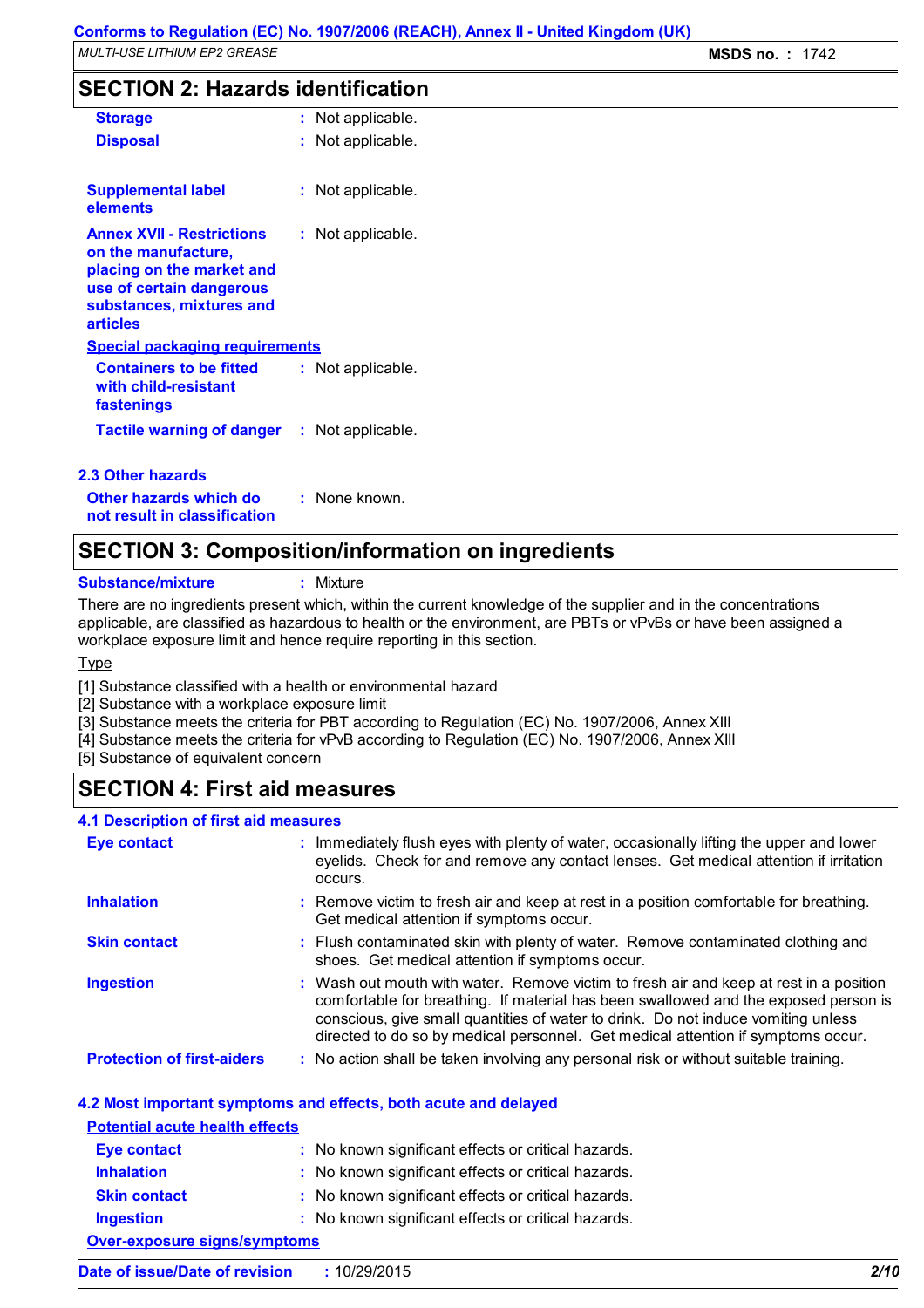*MULTI-USE LITHIUM EP2 GREASE* **MSDS no. :** 1742

### **SECTION 4: First aid measures**

| <b>Eye contact</b>  | : No specific data. |
|---------------------|---------------------|
| <b>Inhalation</b>   | : No specific data. |
| <b>Skin contact</b> | : No specific data. |
| <b>Ingestion</b>    | : No specific data. |
|                     |                     |

#### **4.3 Indication of any immediate medical attention and special treatment needed**

| Notes to physician         | : Treat symptomatically. Contact poison treatment specialist immediately if large |
|----------------------------|-----------------------------------------------------------------------------------|
|                            | quantities have been ingested or inhaled.                                         |
| <b>Specific treatments</b> | : No specific treatment.                                                          |

## **SECTION 5: Firefighting measures**

| 5.1 Extinguishing media                                   |                                                                                                                                                                                                                                                                                                                                                                       |
|-----------------------------------------------------------|-----------------------------------------------------------------------------------------------------------------------------------------------------------------------------------------------------------------------------------------------------------------------------------------------------------------------------------------------------------------------|
| <b>Suitable extinguishing</b><br>media                    | : Use an extinguishing agent suitable for the surrounding fire.                                                                                                                                                                                                                                                                                                       |
| <b>Unsuitable extinguishing</b><br>media                  | : None known.                                                                                                                                                                                                                                                                                                                                                         |
| 5.2 Special hazards arising from the substance or mixture |                                                                                                                                                                                                                                                                                                                                                                       |
| <b>Hazards from the</b><br>substance or mixture           | : No specific fire or explosion hazard.                                                                                                                                                                                                                                                                                                                               |
| <b>Hazardous thermal</b><br>decomposition products        | : No specific data.                                                                                                                                                                                                                                                                                                                                                   |
| <b>5.3 Advice for firefighters</b>                        |                                                                                                                                                                                                                                                                                                                                                                       |
| <b>Special protective actions</b><br>for fire-fighters    | : Promptly isolate the scene by removing all persons from the vicinity of the incident if<br>there is a fire. No action shall be taken involving any personal risk or without suitable<br>training.                                                                                                                                                                   |
| <b>Special protective</b><br>equipment for fire-fighters  | : Fire-fighters should wear appropriate protective equipment and self-contained<br>breathing apparatus (SCBA) with a full face-piece operated in positive pressure<br>mode. Clothing for fire-fighters (including helmets, protective boots and gloves)<br>conforming to European standard EN 469 will provide a basic level of protection for<br>chemical incidents. |

### **SECTION 6: Accidental release measures**

### **6.1 Personal precautions, protective equipment and emergency procedures**

| For non-emergency<br>personnel                           | : No action shall be taken involving any personal risk or without suitable training.<br>Evacuate surrounding areas. Keep unnecessary and unprotected personnel from<br>entering. Do not touch or walk through spilt material. Put on appropriate personal<br>protective equipment. |      |
|----------------------------------------------------------|------------------------------------------------------------------------------------------------------------------------------------------------------------------------------------------------------------------------------------------------------------------------------------|------|
| For emergency responders                                 | : If specialised clothing is required to deal with the spillage, take note of any<br>information in Section 8 on suitable and unsuitable materials. See also the<br>information in "For non-emergency personnel".                                                                  |      |
| <b>6.2 Environmental</b><br>precautions                  | : Avoid dispersal of spilt material and runoff and contact with soil, waterways, drains<br>and sewers. Inform the relevant authorities if the product has caused environmental<br>pollution (sewers, waterways, soil or air).                                                      |      |
| 6.3 Methods and material for containment and cleaning up |                                                                                                                                                                                                                                                                                    |      |
| <b>Small spill</b>                                       | : Move containers from spill area. Vacuum or sweep up material and place in a<br>designated, labelled waste container. Dispose of via a licensed waste disposal<br>contractor.                                                                                                     |      |
| <b>Large spill</b>                                       | : Move containers from spill area. Prevent entry into sewers, water courses,<br>basements or confined areas. Vacuum or sweep up material and place in a<br>designated, labelled waste container. Dispose of via a licensed waste disposal<br>contractor.                           |      |
| Date of issue/Date of revision                           | : 10/29/2015                                                                                                                                                                                                                                                                       | 3/10 |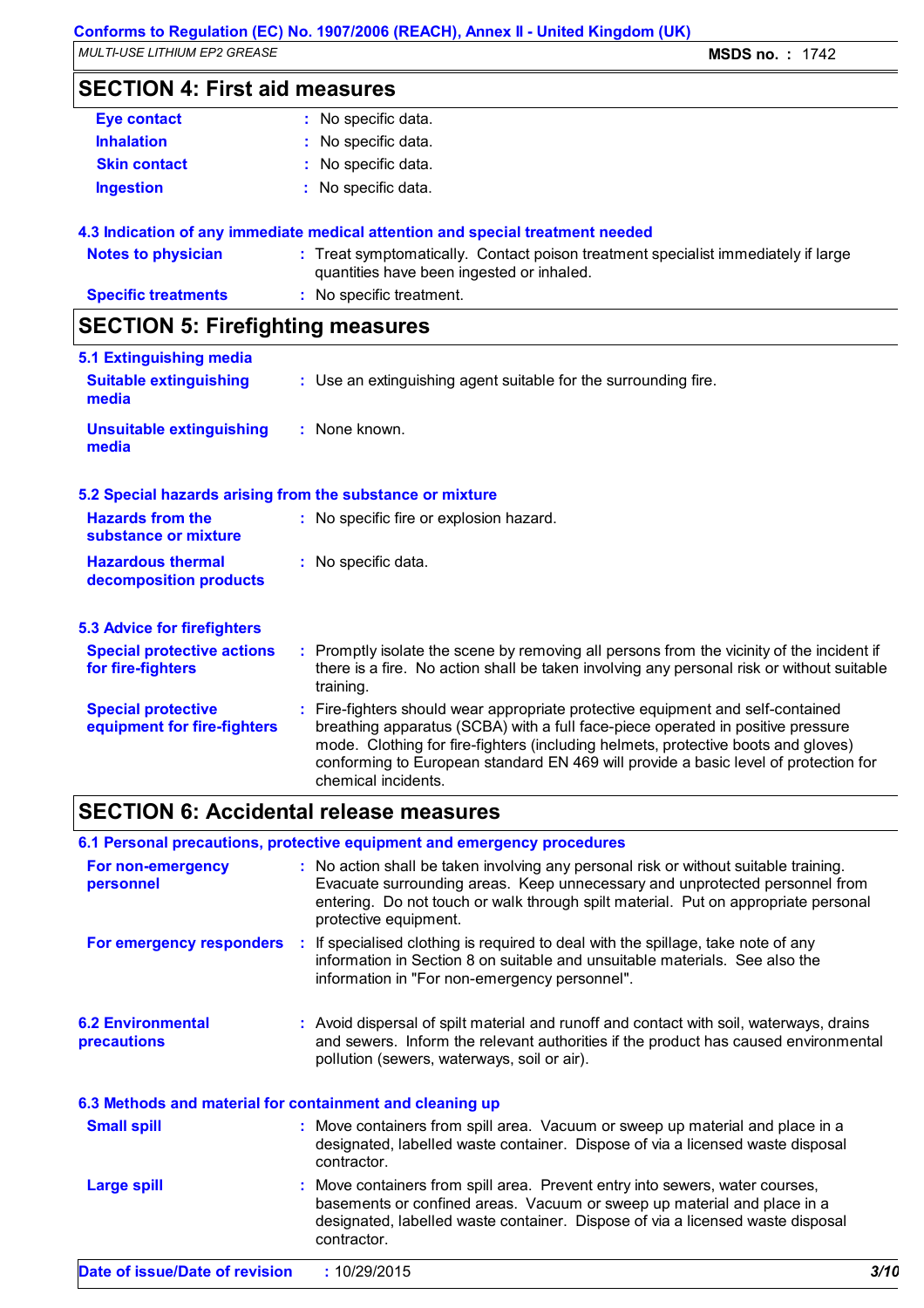### **SECTION 6: Accidental release measures**

### **6.4 Reference to other**

See Section 1 for emergency contact information. **:**

**sections**

See Section 8 for information on appropriate personal protective equipment. See Section 13 for additional waste treatment information.

### **SECTION 7: Handling and storage**

The information in this section contains generic advice and guidance. The list of Identified Uses in Section 1 should be consulted for any available use-specific information provided in the Exposure Scenario(s).

#### **7.1 Precautions for safe handling**

| <b>Protective measures</b> | : Put on appropriate personal protective equipment (see Section 8). |  |
|----------------------------|---------------------------------------------------------------------|--|
|----------------------------|---------------------------------------------------------------------|--|

| <b>Advice on general</b> | : Eating, drinking and smoking should be prohibited in areas where this material is                                                                                                |
|--------------------------|------------------------------------------------------------------------------------------------------------------------------------------------------------------------------------|
| occupational hygiene     | handled, stored and processed. Workers should wash hands and face before eating,                                                                                                   |
|                          | drinking and smoking. Remove contaminated clothing and protective equipment<br>before entering eating areas. See also Section 8 for additional information on<br>hygiene measures. |

#### **7.2 Conditions for safe storage, including any incompatibilities**

Store in accordance with local regulations. Store in original container protected from direct sunlight in a dry, cool and well-ventilated area, away from incompatible materials (see Section 10) and food and drink. Keep container tightly closed and sealed until ready for use. Containers that have been opened must be carefully resealed and kept upright to prevent leakage. Do not store in unlabelled containers. Use appropriate containment to avoid environmental contamination.

#### **7.3 Specific end use(s) Recommendations : Industrial sector specific : solutions** : Not available. : Not available.

### **SECTION 8: Exposure controls/personal protection**

The information in this section contains generic advice and guidance. The list of Identified Uses in Section 1 should be consulted for any available use-specific information provided in the Exposure Scenario(s).

#### **8.1 Control parameters**

#### **Occupational exposure limits**

No exposure limit value known.

**Recommended monitoring procedures :** If this product contains ingredients with exposure limits, personal, workplace atmosphere or biological monitoring may be required to determine the effectiveness of the ventilation or other control measures and/or the necessity to use respiratory protective equipment. Reference should be made to monitoring standards, such as the following: European Standard EN 689 (Workplace atmospheres - Guidance for the assessment of exposure by inhalation to chemical agents for comparison with limit values and measurement strategy) European Standard EN 14042 (Workplace atmospheres - Guide for the application and use of procedures for the assessment of exposure to chemical and biological agents) European Standard EN 482 (Workplace atmospheres - General requirements for the performance of procedures for the measurement of chemical agents) Reference to national guidance documents for methods for the determination of hazardous substances will also be required. **DNELs/DMELs**

No DNELs/DMELs available.

#### **PNECs**

No PNECs available

#### **8.2 Exposure controls**

| $\frac{1}{2}$ $\frac{1}{2}$ $\frac{1}{2}$ $\frac{1}{2}$ $\frac{1}{2}$ $\frac{1}{2}$ $\frac{1}{2}$ $\frac{1}{2}$ $\frac{1}{2}$ $\frac{1}{2}$ $\frac{1}{2}$ $\frac{1}{2}$<br><b>Appropriate engineering</b><br>controls | : Good general ventilation should be sufficient to control worker exposure to airborne<br>contaminants. |      |
|-----------------------------------------------------------------------------------------------------------------------------------------------------------------------------------------------------------------------|---------------------------------------------------------------------------------------------------------|------|
| Date of issue/Date of revision                                                                                                                                                                                        | 10/29/2015                                                                                              | 4/10 |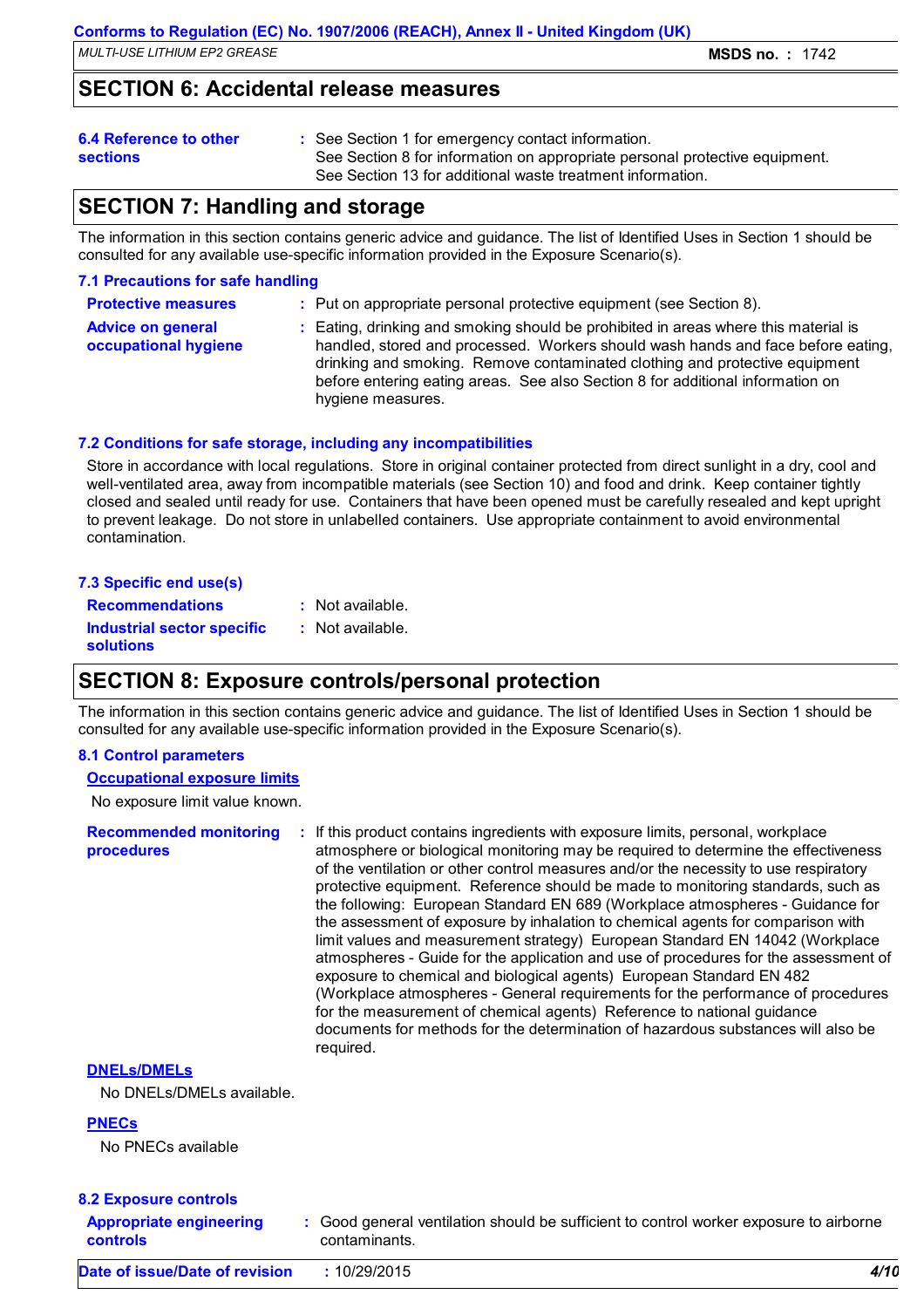### **SECTION 8: Exposure controls/personal protection**

| <b>Individual protection measures</b>            |                                                                                                                                                                                                                                                                                                                                                                                                   |
|--------------------------------------------------|---------------------------------------------------------------------------------------------------------------------------------------------------------------------------------------------------------------------------------------------------------------------------------------------------------------------------------------------------------------------------------------------------|
| <b>Hygiene measures</b>                          | : Wash hands, forearms and face thoroughly after handling chemical products, before<br>eating, smoking and using the lavatory and at the end of the working period.<br>Appropriate techniques should be used to remove potentially contaminated clothing.<br>Wash contaminated clothing before reusing. Ensure that eyewash stations and<br>safety showers are close to the workstation location. |
| <b>Eye/face protection</b>                       | : Safety eyewear complying with an approved standard should be used when a risk<br>assessment indicates this is necessary to avoid exposure to liquid splashes, mists,<br>gases or dusts. If contact is possible, the following protection should be worn,<br>unless the assessment indicates a higher degree of protection: safety glasses with<br>side-shields.                                 |
| <b>Skin protection</b>                           |                                                                                                                                                                                                                                                                                                                                                                                                   |
| <b>Hand protection</b>                           | : Chemical-resistant, impervious gloves complying with an approved standard should<br>be worn at all times when handling chemical products if a risk assessment indicates<br>this is necessary.                                                                                                                                                                                                   |
| <b>Body protection</b>                           | : Personal protective equipment for the body should be selected based on the task<br>being performed and the risks involved and should be approved by a specialist<br>before handling this product.                                                                                                                                                                                               |
| <b>Other skin protection</b>                     | : Appropriate footwear and any additional skin protection measures should be<br>selected based on the task being performed and the risks involved and should be<br>approved by a specialist before handling this product.                                                                                                                                                                         |
| <b>Respiratory protection</b>                    | : Use a properly fitted, particulate filter respirator complying with an approved<br>standard if a risk assessment indicates this is necessary. Respirator selection must<br>be based on known or anticipated exposure levels, the hazards of the product and<br>the safe working limits of the selected respirator.                                                                              |
| <b>Environmental exposure</b><br><b>controls</b> | : Emissions from ventilation or work process equipment should be checked to ensure<br>they comply with the requirements of environmental protection legislation. In some<br>cases, fume scrubbers, filters or engineering modifications to the process equipment<br>will be necessary to reduce emissions to acceptable levels.                                                                   |

### **SECTION 9: Physical and chemical properties**

#### **:** Not available. **Physical state Melting point/freezing point Initial boiling point and boiling range Vapour pressure Vapour density Solubility(ies) :** Solid. [grease] **:** Not available. **:** Not available. **:** Not available. **:** Insoluble in the following materials: cold water. **Odour** Mild. Petroleum oil **pH Colour** : Amber. **Evaporation rate Auto-ignition temperature Flash point :** Not available. **:** Not available. **:** Not available. **Partition coefficient: n-octanol/ :** Not available. **:** Not applicable. **Viscosity water Upper/lower flammability or explosive limits** : Not available. **:** Kinematic (40°C (104°F)): >0.21 cm<sup>2</sup>/s (>21 cSt) **9.1 Information on basic physical and chemical properties Appearance Decomposition temperature :** Not available. **Flammability (solid, gas) :** Flammable in the presence of the following materials or conditions: open flames, sparks and static discharge. **Density :** 0.9 g/cm<sup>3</sup>

**Date of issue/Date of revision :** 10/29/2015 *5/10*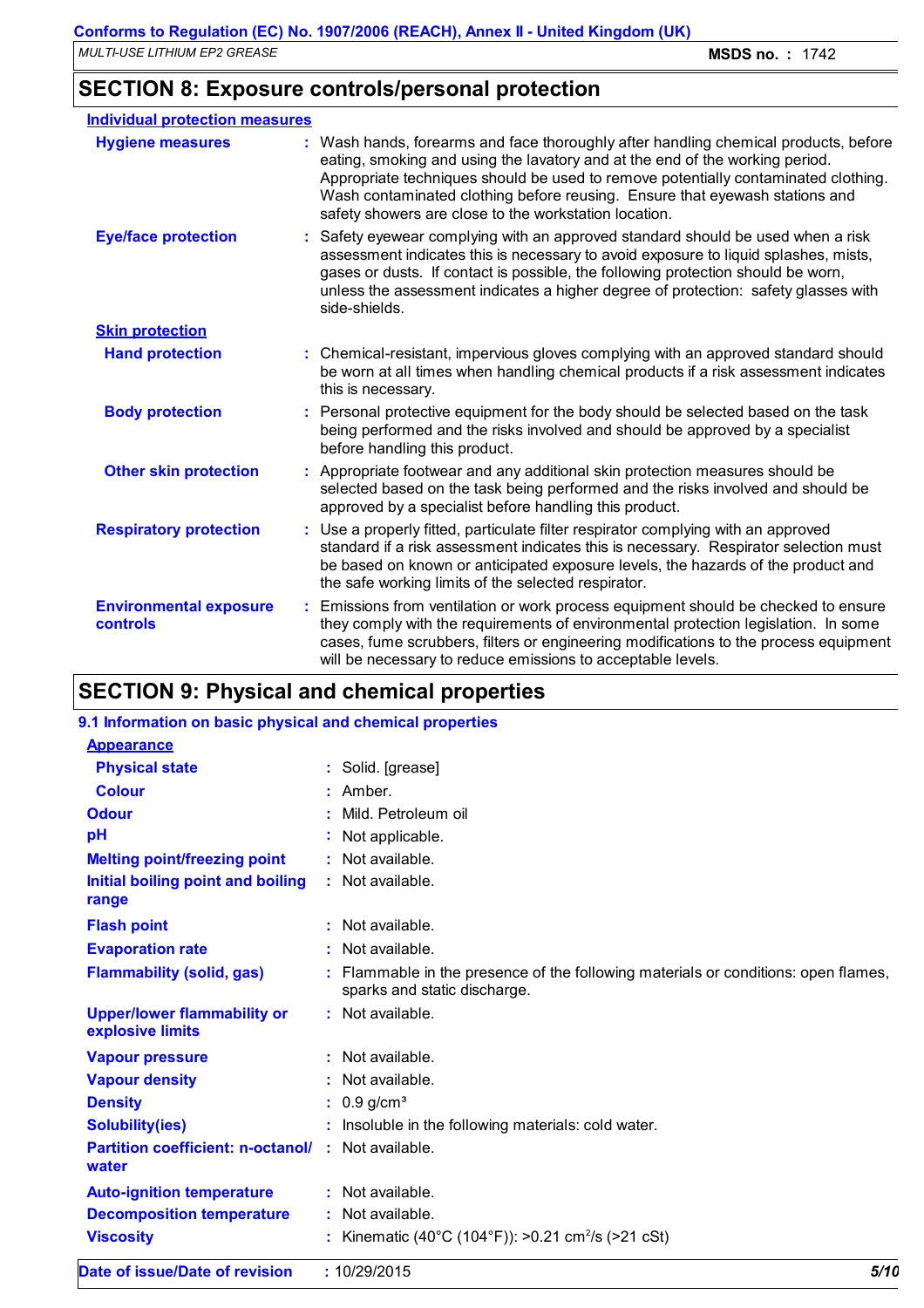**SECTION 9: Physical and chemical properties**

**Explosive properties :** Not available.

**Oxidising properties** : Not available.

#### **9.2 Other information**

No additional information.

### **SECTION 10: Stability and reactivity**

| : No specific test data related to reactivity available for this product or its ingredients.              |
|-----------------------------------------------------------------------------------------------------------|
| : The product is stable.                                                                                  |
| : Under normal conditions of storage and use, hazardous reactions will not occur.                         |
| : No specific data.                                                                                       |
| : No specific data.                                                                                       |
| : Under normal conditions of storage and use, hazardous decomposition products<br>should not be produced. |
|                                                                                                           |

### **SECTION 11: Toxicological information**

### **Acute toxicity Conclusion/Summary :** No known significant effects or critical hazards. **Carcinogenicity Conclusion/Summary :** There are no data available on the mixture itself. Carcinogenicity not suspected for humans. **Mutagenicity Conclusion/Summary :** There are no data available on the mixture itself. Mutagenicity not suspected for humans. **Teratogenicity Conclusion/Summary :** There are no data available on the mixture itself. Teratogenicity not suspected for humans. **Reproductive toxicity Conclusion/Summary :** There are no data available on the mixture itself. Not considered to be dangerous to humans, according to our database. **Irritation/Corrosion Conclusion/Summary Skin Skin Skin Skin Skin Skin Skin Skin E n Skin Skin Skin Skin Skin Skin Skin Skin Skin Skin Skin Skin Skin Skin Skin Skin Skin Skin Skin Skin Skin Skinn Sk Eyes :** No known significant effects or critical hazards. **Respiratory :** No known significant effects or critical hazards. **Sensitisation Conclusion/Summary Skin Example 20 Skin :** No specific information is available regarding the skin sensitising properties of this product. Sensitisation not suspected for humans. **Respiratory :** Sensitisation not suspected for humans. **11.1 Information on toxicological effects Acute toxicity estimates** Not available. **Specific target organ toxicity (single exposure) Specific target organ toxicity (repeated exposure) Aspiration hazard** Not available. Not available. Not available.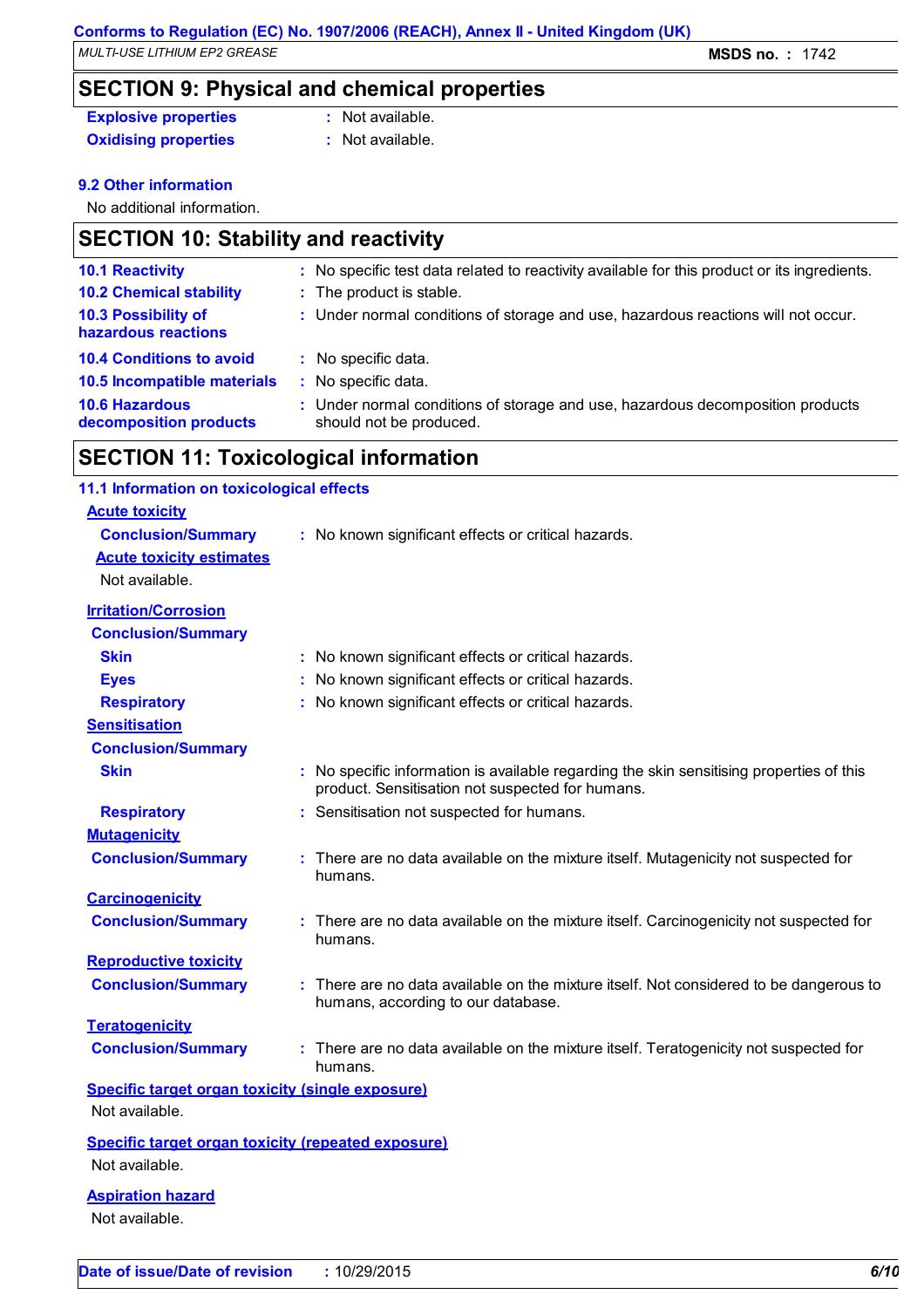**SECTION 11: Toxicological information**

| <b>Potential acute health effects</b><br><b>Eye contact</b><br>No known significant effects or critical hazards.<br><b>Inhalation</b><br>No known significant effects or critical hazards.<br><b>Skin contact</b><br>No known significant effects or critical hazards.<br>No known significant effects or critical hazards.<br><b>Ingestion</b><br>Symptoms related to the physical, chemical and toxicological characteristics<br><b>Eye contact</b><br>: No specific data. |  |
|------------------------------------------------------------------------------------------------------------------------------------------------------------------------------------------------------------------------------------------------------------------------------------------------------------------------------------------------------------------------------------------------------------------------------------------------------------------------------|--|
|                                                                                                                                                                                                                                                                                                                                                                                                                                                                              |  |
|                                                                                                                                                                                                                                                                                                                                                                                                                                                                              |  |
|                                                                                                                                                                                                                                                                                                                                                                                                                                                                              |  |
|                                                                                                                                                                                                                                                                                                                                                                                                                                                                              |  |
|                                                                                                                                                                                                                                                                                                                                                                                                                                                                              |  |
|                                                                                                                                                                                                                                                                                                                                                                                                                                                                              |  |
|                                                                                                                                                                                                                                                                                                                                                                                                                                                                              |  |
| <b>Inhalation</b><br>No specific data.                                                                                                                                                                                                                                                                                                                                                                                                                                       |  |
| <b>Skin contact</b><br>No specific data.                                                                                                                                                                                                                                                                                                                                                                                                                                     |  |
| <b>Ingestion</b><br>: No specific data.                                                                                                                                                                                                                                                                                                                                                                                                                                      |  |
| Delayed and immediate effects and also chronic effects from short and long term exposure                                                                                                                                                                                                                                                                                                                                                                                     |  |
| <b>Short term exposure</b>                                                                                                                                                                                                                                                                                                                                                                                                                                                   |  |
| <b>Potential immediate</b><br>: Not available.<br>effects                                                                                                                                                                                                                                                                                                                                                                                                                    |  |
| : Not available.<br><b>Potential delayed effects</b>                                                                                                                                                                                                                                                                                                                                                                                                                         |  |
| <b>Long term exposure</b>                                                                                                                                                                                                                                                                                                                                                                                                                                                    |  |
| <b>Potential immediate</b><br>: Not available.<br>effects                                                                                                                                                                                                                                                                                                                                                                                                                    |  |
| <b>Potential delayed effects</b><br>: Not available.                                                                                                                                                                                                                                                                                                                                                                                                                         |  |
| <b>Potential chronic health effects</b>                                                                                                                                                                                                                                                                                                                                                                                                                                      |  |
| <b>Conclusion/Summary</b><br>No known significant effects or critical hazards.                                                                                                                                                                                                                                                                                                                                                                                               |  |
| <b>General</b><br>No known significant effects or critical hazards.                                                                                                                                                                                                                                                                                                                                                                                                          |  |
| <b>Carcinogenicity</b><br>No known significant effects or critical hazards.                                                                                                                                                                                                                                                                                                                                                                                                  |  |
| <b>Mutagenicity</b><br>No known significant effects or critical hazards.                                                                                                                                                                                                                                                                                                                                                                                                     |  |
| <b>Teratogenicity</b><br>No known significant effects or critical hazards.                                                                                                                                                                                                                                                                                                                                                                                                   |  |
| <b>Developmental effects</b><br>No known significant effects or critical hazards.                                                                                                                                                                                                                                                                                                                                                                                            |  |
| <b>Fertility effects</b><br>No known significant effects or critical hazards.                                                                                                                                                                                                                                                                                                                                                                                                |  |
| <b>Other information</b><br>Not available.                                                                                                                                                                                                                                                                                                                                                                                                                                   |  |

## **SECTION 12: Ecological information**

#### **12.1 Toxicity**

**Conclusion/Summary :** There are no data available on the mixture itself.

#### **12.2 Persistence and degradability**

| <b>Conclusion/Summary</b>               | : This product has not been tested for biodegradation. Not readily biodegradable. |                   |                  |
|-----------------------------------------|-----------------------------------------------------------------------------------|-------------------|------------------|
| <b>Product/ingredient name</b>          | <b>Aquatic half-life</b>                                                          | <b>Photolysis</b> | Biodegradability |
| MULTI-USE LITHIUM EP2<br><b>IGREASE</b> | $\overline{\phantom{a}}$                                                          |                   | Not readily      |

#### **12.3 Bioaccumulative potential**

Not available.

#### **12.4 Mobility in soil**

| <b>Soil/water partition</b>    | : Not available. |
|--------------------------------|------------------|
| coefficient (K <sub>oc</sub> ) |                  |

| <b>Mobility</b> |  | : Not available. |
|-----------------|--|------------------|
|-----------------|--|------------------|

### **12.5 Results of PBT and vPvB assessment**

| <b>PBT</b> | : Not applicable. |
|------------|-------------------|
|------------|-------------------|

| Date of issue/Date of revision | 10/29/2015 | 7/10 |
|--------------------------------|------------|------|
|                                |            |      |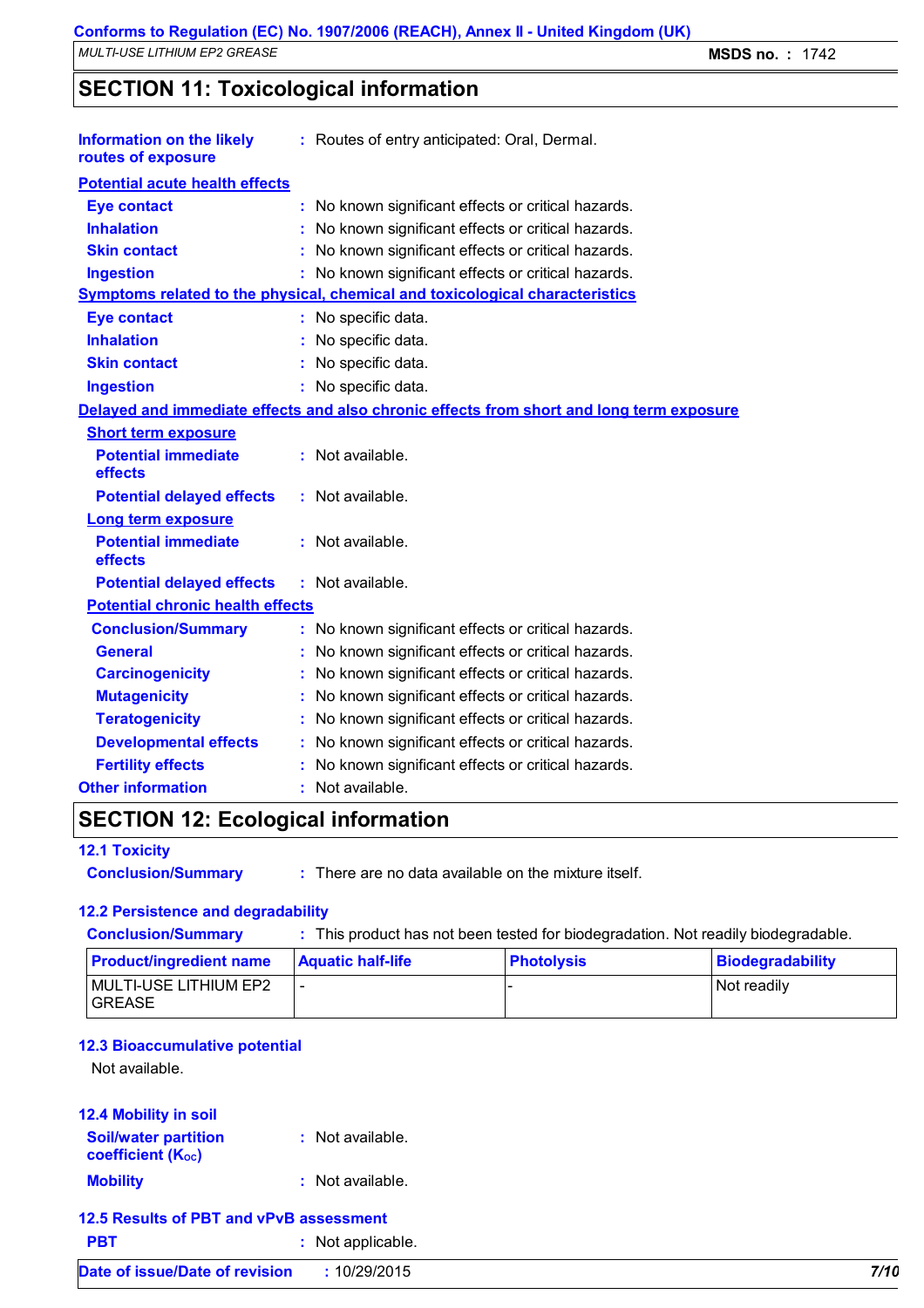*MULTI-USE LITHIUM EP2 GREASE* **MSDS no. :** 1742

### **SECTION 12: Ecological information**

**vPvB :** Not applicable.

**12.6 Other adverse effects** : No known significant effects or critical hazards.

### **SECTION 13: Disposal considerations**

The information in this section contains generic advice and guidance. The list of Identified Uses in Section 1 should be consulted for any available use-specific information provided in the Exposure Scenario(s).

#### **13.1 Waste treatment methods**

| <b>Product</b>             |                                                                                                                                                                                                                                                                                                                                                                                                                                                                                                                                                     |
|----------------------------|-----------------------------------------------------------------------------------------------------------------------------------------------------------------------------------------------------------------------------------------------------------------------------------------------------------------------------------------------------------------------------------------------------------------------------------------------------------------------------------------------------------------------------------------------------|
| <b>Methods of disposal</b> | : The generation of waste should be avoided or minimised wherever possible.<br>Disposal of this product, solutions and any by-products should at all times comply<br>with the requirements of environmental protection and waste disposal legislation and<br>any regional local authority requirements. Dispose of surplus and non-recyclable<br>products via a licensed waste disposal contractor. Waste should not be disposed of<br>untreated to the sewer unless fully compliant with the requirements of all authorities<br>with jurisdiction. |
| <b>Hazardous waste</b>     | : Within the present knowledge of the supplier, this product is not regarded as<br>hazardous waste, as defined by EU Directive 91/689/EEC.                                                                                                                                                                                                                                                                                                                                                                                                          |
| <b>Packaging</b>           |                                                                                                                                                                                                                                                                                                                                                                                                                                                                                                                                                     |
| <b>Methods of disposal</b> | : The generation of waste should be avoided or minimised wherever possible. Waste<br>packaging should be recycled. Incineration or landfill should only be considered<br>when recycling is not feasible.                                                                                                                                                                                                                                                                                                                                            |
| <b>Special precautions</b> | : This material and its container must be disposed of in a safe way. Empty containers<br>or liners may retain some product residues. Avoid dispersal of spilt material and<br>runoff and contact with soil, waterways, drains and sewers.                                                                                                                                                                                                                                                                                                           |

### **SECTION 14: Transport information**

|                                           | <b>ADR/RID</b>           | <b>ADN</b>               | <b>IMDG</b>    | <b>IATA</b>              |
|-------------------------------------------|--------------------------|--------------------------|----------------|--------------------------|
| 14.1 UN number                            | Not regulated.           | Not regulated.           | Not regulated. | Not regulated.           |
| 14.2 UN proper<br>shipping name           | $\overline{\phantom{a}}$ |                          |                |                          |
| <b>14.3 Transport</b><br>hazard class(es) | $\overline{\phantom{a}}$ |                          |                |                          |
| 14.4 Packing group  -                     |                          | $\overline{\phantom{a}}$ | Ξ.             | $\overline{\phantom{a}}$ |
| 14.5<br><b>Environmental</b><br>hazards   | No.                      | No.                      | No.            | No.                      |
| <b>Additional</b><br>information          | -                        | -                        | -              | ۰                        |

**14.6 Special precautions for user**

**Transport within user's premises:** always transport in closed containers that are **:** upright and secure. Ensure that persons transporting the product know what to do in the event of an accident or spillage.

**14.7 Transport in bulk according to Annex II of MARPOL 73/78 and the IBC Code**

**:** Not available.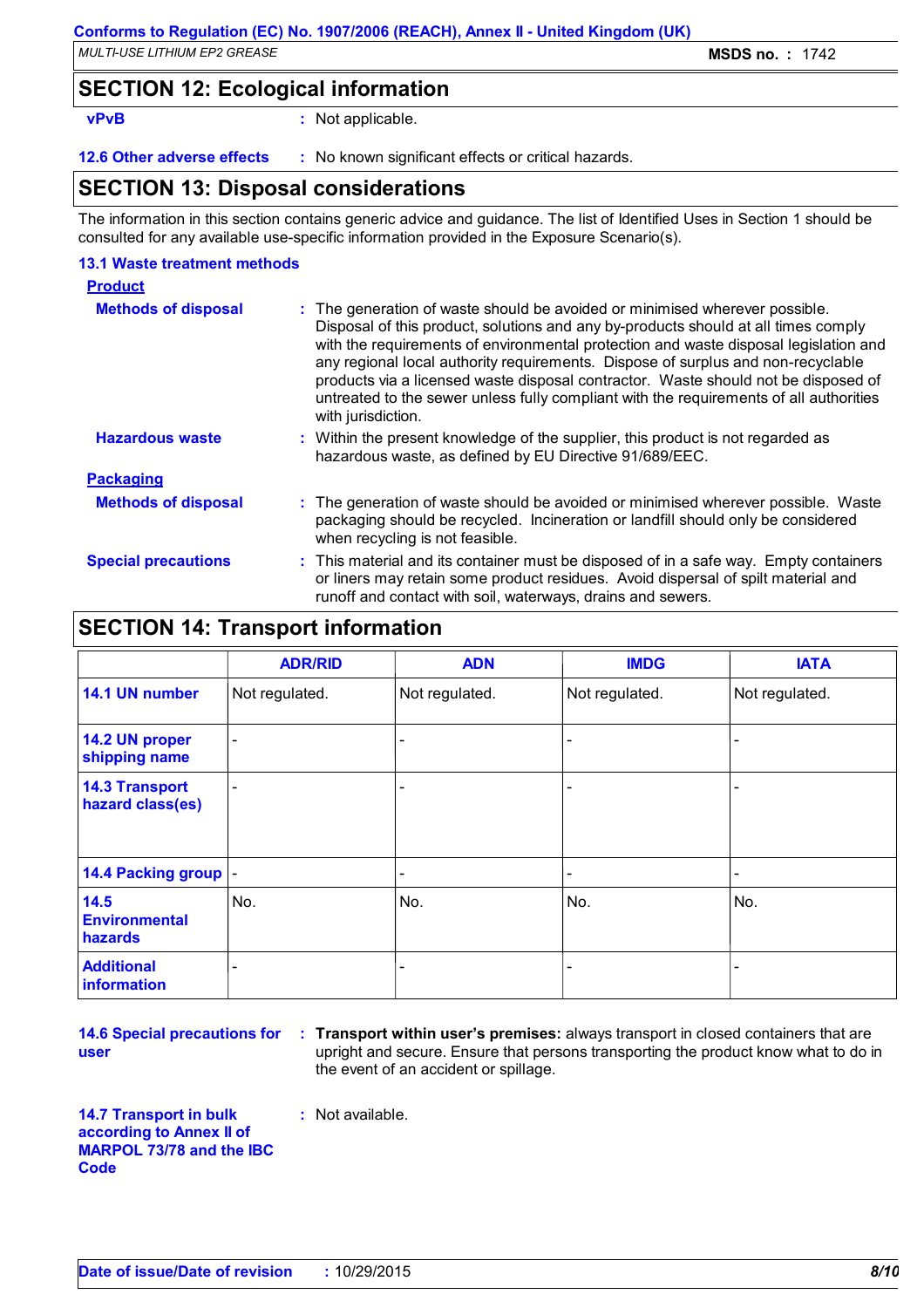## **SECTION 15: Regulatory information**

| 15.1 Safety, health and environmental regulations/legislation specific for the substance or mixture                                                             |  |                                                                                                                                                                                                                                                                                                                                                                                                                                                                                                                                                                                                                                                                                                                                                                                 |
|-----------------------------------------------------------------------------------------------------------------------------------------------------------------|--|---------------------------------------------------------------------------------------------------------------------------------------------------------------------------------------------------------------------------------------------------------------------------------------------------------------------------------------------------------------------------------------------------------------------------------------------------------------------------------------------------------------------------------------------------------------------------------------------------------------------------------------------------------------------------------------------------------------------------------------------------------------------------------|
| EU Regulation (EC) No. 1907/2006 (REACH)                                                                                                                        |  |                                                                                                                                                                                                                                                                                                                                                                                                                                                                                                                                                                                                                                                                                                                                                                                 |
| <b>Annex XIV - List of substances subject to authorisation</b>                                                                                                  |  |                                                                                                                                                                                                                                                                                                                                                                                                                                                                                                                                                                                                                                                                                                                                                                                 |
| <b>Substances of very high concern</b>                                                                                                                          |  |                                                                                                                                                                                                                                                                                                                                                                                                                                                                                                                                                                                                                                                                                                                                                                                 |
| None of the components are listed.                                                                                                                              |  |                                                                                                                                                                                                                                                                                                                                                                                                                                                                                                                                                                                                                                                                                                                                                                                 |
| <b>Annex XVII - Restrictions</b><br>on the manufacture,<br>placing on the market and<br>use of certain dangerous<br>substances, mixtures and<br><b>articles</b> |  | : Not applicable.                                                                                                                                                                                                                                                                                                                                                                                                                                                                                                                                                                                                                                                                                                                                                               |
| <b>Other EU regulations</b>                                                                                                                                     |  |                                                                                                                                                                                                                                                                                                                                                                                                                                                                                                                                                                                                                                                                                                                                                                                 |
| <b>Europe inventory</b><br><b>EINECS/ELINCS</b>                                                                                                                 |  | : All components are listed or exempted.                                                                                                                                                                                                                                                                                                                                                                                                                                                                                                                                                                                                                                                                                                                                        |
| <b>Black List Chemicals</b><br>(76/464/EEC)                                                                                                                     |  | : Not listed                                                                                                                                                                                                                                                                                                                                                                                                                                                                                                                                                                                                                                                                                                                                                                    |
| <b>Priority List Chemicals</b><br>(793/93/EEC)                                                                                                                  |  | : Not listed                                                                                                                                                                                                                                                                                                                                                                                                                                                                                                                                                                                                                                                                                                                                                                    |
| <b>Integrated pollution</b><br>prevention and control<br>list (IPPC) - Air                                                                                      |  | : Not listed                                                                                                                                                                                                                                                                                                                                                                                                                                                                                                                                                                                                                                                                                                                                                                    |
| <b>Integrated pollution</b><br>prevention and control<br>list (IPPC) - Water                                                                                    |  | : Not listed                                                                                                                                                                                                                                                                                                                                                                                                                                                                                                                                                                                                                                                                                                                                                                    |
| <b>Seveso Directive</b>                                                                                                                                         |  |                                                                                                                                                                                                                                                                                                                                                                                                                                                                                                                                                                                                                                                                                                                                                                                 |
| This product is not controlled under the Seveso Directive.                                                                                                      |  |                                                                                                                                                                                                                                                                                                                                                                                                                                                                                                                                                                                                                                                                                                                                                                                 |
| <b>International regulations</b><br><b>International lists</b>                                                                                                  |  | Europe inventory EINECS/ELINCS: All components are listed or exempted.<br>÷.<br>Australia inventory (AICS): All components are listed or exempted.<br>China inventory (IECSC): All components are listed or exempted.<br>Japan inventory: All components are listed or exempted.<br>Korea inventory: All components are listed or exempted.<br>Malaysia Inventory (EHS Register): Not determined.<br>New Zealand Inventory of Chemicals (NZIoC): All components are listed or<br>exempted.<br>Philippines inventory (PICCS): All components are listed or exempted.<br>Taiwan inventory (CSNN): All components are listed or exempted.<br>United States inventory (TSCA 8b): All components are listed or exempted.<br>Canada inventory: All components are listed or exempted. |
| <b>Chemical Weapons</b><br><b>Convention List Schedule I</b><br><b>Chemicals</b>                                                                                |  | : Not listed                                                                                                                                                                                                                                                                                                                                                                                                                                                                                                                                                                                                                                                                                                                                                                    |
| <b>Chemical Weapons</b><br><b>Convention List Schedule II</b><br><b>Chemicals</b>                                                                               |  | : Not listed                                                                                                                                                                                                                                                                                                                                                                                                                                                                                                                                                                                                                                                                                                                                                                    |
| <b>Chemical Weapons</b><br><b>Convention List Schedule</b><br><b>III Chemicals</b>                                                                              |  | : Not listed                                                                                                                                                                                                                                                                                                                                                                                                                                                                                                                                                                                                                                                                                                                                                                    |
| <b>15.2 Chemical Safety</b><br><b>Assessment</b>                                                                                                                |  | : This product contains substances for which Chemical Safety Assessments are still<br>required.                                                                                                                                                                                                                                                                                                                                                                                                                                                                                                                                                                                                                                                                                 |